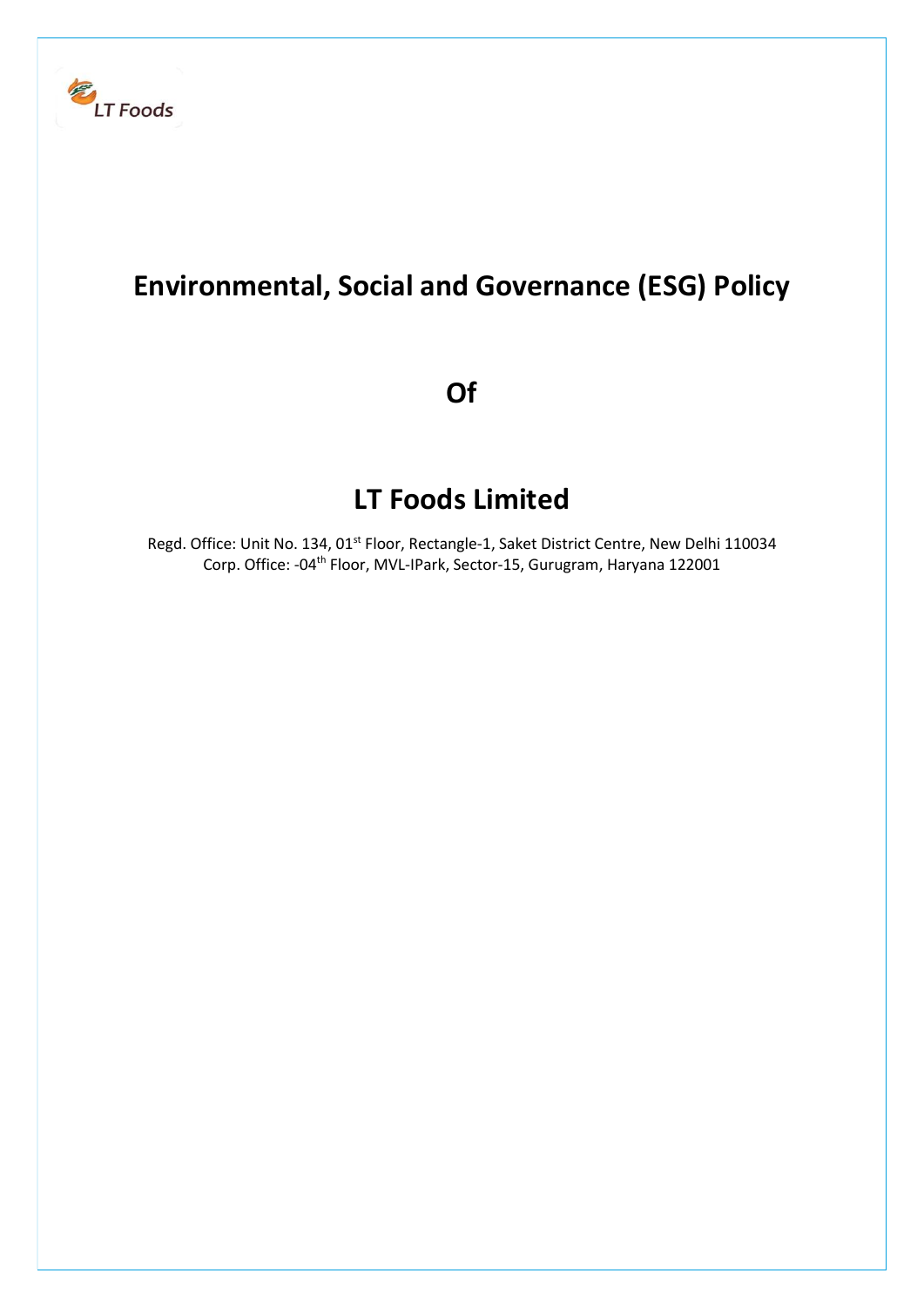#### Approach towards Sustainable Development

Our Company's corporate philosophy as embedded in us by our Founder, requires that our business activities and objectives must be served on the tenets of good corporate citizenship. We serve the needs of our business based on transparency, integrity, sustainability, innovation and on our commitment to our stake holders and society. This entails our commitment to the principles of sound corporate governance and setting of highest standards of ethical performance for ourselves.

We recognise that the concept of good corporate citizenship is an evolving one, and we accordingly evolve our business practices to keep pace with the changing requirements: yet it is equally true that the basic tenets of good corporate citizenship do not change.

This policy statement has been developed to articulate clear guidelines pertaining to our obligations and expectations and this statement is applicable to all our Company divisions, our employees and to our relationship with our stake holders.

The company stands committed to its responsibility towards society and our goal is to ensure that our economic growth is socially and environmentally sustainable. Our business efforts would be towards inclusive development, and we aim that the "people grow with us and we grow with people".

#### Guiding principles for sustainability at LT Foods Limited

#### 1. Environmental Sustainability

#### **Compliance**

Comply with applicable legal and other requirements including environmental clearances, consents, permits, licenses, etc.

#### Management Systems

Implement and maintain environment management systems all across our operations along with monitoring, reporting and continually improving our environmental performance.

#### Energy Management and Climate Change Mitigation

Reduce our impact on climate change by undertaking energy efficiency, use of renewable and non-conventional sources of energy, and utilising alternative raw materials and fuels.

#### Water Management

Promote sustainable water management practices, including efficient water consumption, recycling, treatment, etc. across all our operations, along with rainwater harvesting to minimize freshwater withdrawal.

#### Sustainable Procurement

Integrate sustainability in the supply chain through farmer training, supplier engagement, sustainable procurement policy.

#### Waste Management

Embrace the principles of circular economy by reducing, reusing, recycling and recovering waste materials generated in operations.

#### Packaging

Reduce our impact on environment by using Environmentally friendly packaging, which can be recycled or reused. Explore opportunities to implement circularity through recycling initiatives. Design and develop packaging which results in improved sustainable development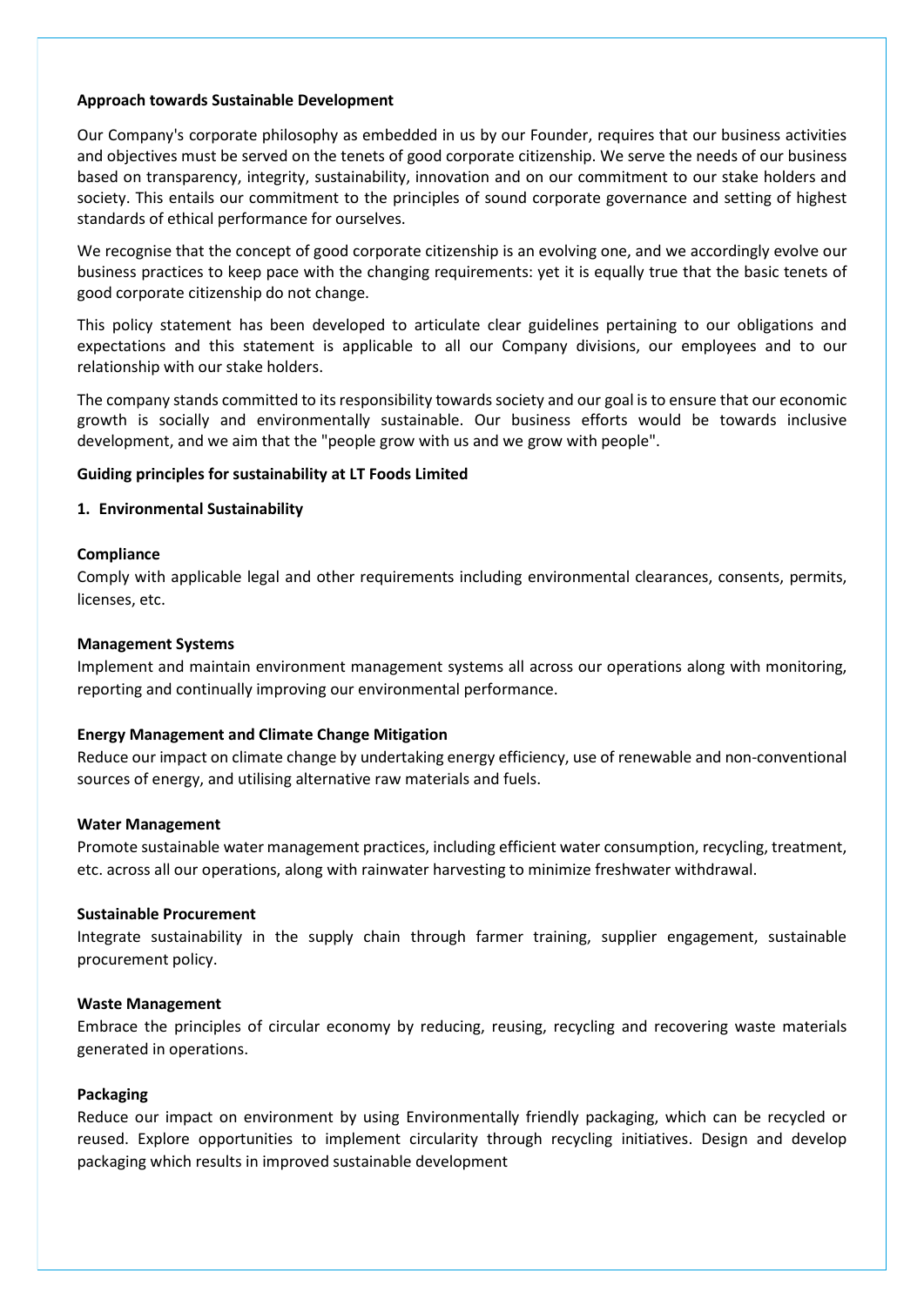## 2. Social Sustainability

## **Compliance**

Comply with applicable legal requirements, labour laws, etc.

## Human Capital Management

Nurture human capital through engagement, training and development, motivation and provision of an inclusive and diverse environment for them to excel.

## Respect for Human Rights and Fair Labour Practices

Promote equal opportunities fundamental human rights for all employees, fair compensation, freedom of association and the right to bargain collectively in a lawful and peaceful manner.

## Diversity and Equal Opportunity

Provide equal treatment and opportunity to everyone without regard to race, colour, religion, gender, sexual orientation, national origin, age, disability, veteran, marital or domestic partner status, citizenship, family relationship or any other similar characteristic.

## Health & Safety

Apply Health & Safety standards and guidelines; provide necessary resources, training and education and measure performance to ensure zero harm to employees, visitors and contractors

## Local Community Engagement

Work with local communities around our projects for social interventions or community development projects.

## Product Quality & Safety

Ensure that each product meets the highest safety and quality standards applicable for different uses of the product.

## 3. Governance

## Regulatory Compliance

Go beyond compliance with applicable legislation for environmental protection, health & safety, employment & labour welfare and corporate governance.

## Corporate Governance

Ensure a robust corporate governance framework keeping in mind the interest of all the stakeholders.

## Business Ethics:

Conduct business in ethical and transparent manner.

## Stakeholder Engagement

Engage with diverse stakeholder groups on sustainability issues through transparent communication and strategic collaborations.

## External Reporting

Public disclosure of sustainability performance in line with leading national and global reporting frameworks.